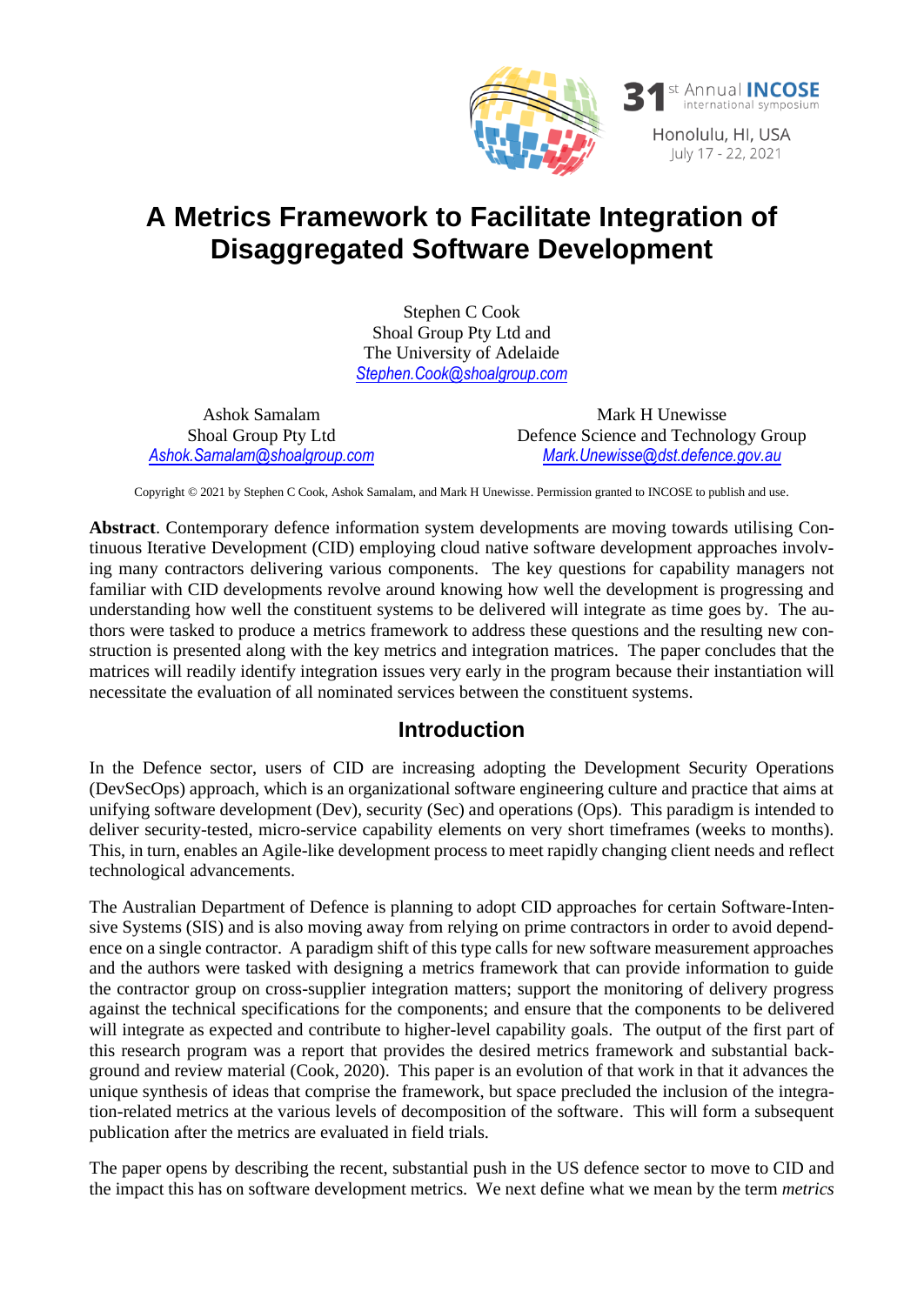*framework* and then proceed to provide a description of each of the three core elements: underpinning software measurement theory and concepts, software metrics design methodology and practices, and selected tools and techniques. The paper concludes with a section on how this framework can be used to inform metrics definition and application in a major CID SIS.

#### **CID within the Defence Sector**

Around the world, defence organisations have been examining the use of CID approaches for some time. In the US, Defense Science Board (DSB) (2018) and Defense Innovation Board (DIB) (McQuade et al., 2019) studies strongly advocated the adoption of CID for software-intensive systems. In response to these reports and other drivers, the US Department of Defense (DoD) has made a transformational change in acquisition policy by redesigning the Defense Acquisition System to include a new Software Acquisition Pathway to facilitate rapid and iterative delivery of software capability to the user (DoDI, 2020). The document states that the new software acquisition pathway integrates modern software development practices such as Agile Software Development, Development Security and Operations (DevSecOps), and Lean Practices. The pathway is characterized by small cross-functional teams that include operational users, developmental and operational testers, software developers, and cybersecurity experts that leverage enterprise services to deliver software rapidly and iteratively to the operational environment.



Figure 1. Summary of CID concepts

<span id="page-1-0"></span>

Figure 2. The anatomy of a typical program increment

<span id="page-1-1"></span>[Figure 1](#page-1-0) attempts to summarise key CID concepts, using the terminology of the Scaled Agile Framework (SAFe, 2020) as an exemplar. Firstly, work is decomposed into a set of *epics* that deliver a set of capabilities, that comprise a set of features which are described in a set of user stories. At the enterprise level, the entire effort is managed as a portfolio with multiple *value streams* and epics. Secondly, CID approaches employ defined cadences. The Program Increment (PI) is the heartbeat of a CID program. It is a timeboxed planning interval during which an Agile Release Train (ART) (and for larger jobs one or more a Solution Trains) plan and deliver incremental value in the form of working, tested software and systems. PIs are typically 8-12 weeks long and typically comprise a *PI planning iteration*, around four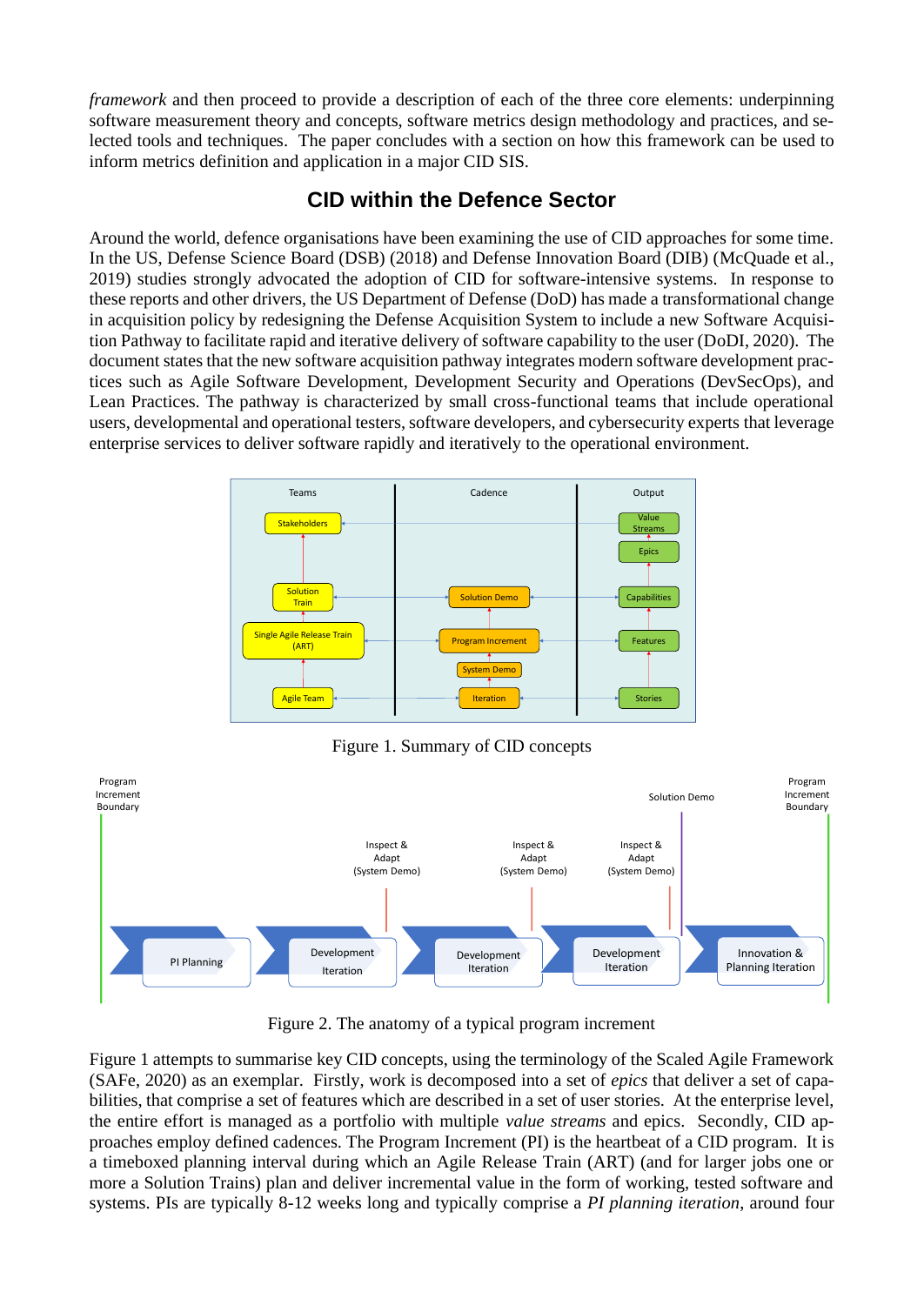*development iterations*, followed by one *innovation and planning iteration* that reflects on the achievements of the PI and designs the subsequent PI, see [Figure 2.](#page-1-1) While the development effort is timeboxed, releases of new software which represent the achievement of thresholds of capability, are managed to suit demand. Typically, the first release is referred to as the *minimum viable product* and subsequent ones as the *next viable product*. These releases are aligned to the epics and provide a stream of value to the users and owners of the system under development.

To support the move to CID in both defence and industry sectors, a collaborative working group was established between Practical Software and Systems Measurement (PSM), the National Defense Industrial Association (NDIA) Systems Engineering Division, and the International Council on Systems Engineering (INCOSE) to develop the PSM Measurement Framework for Continuous Iterative Development (CID). The resulting report, (Jones et al., 2020), overviews CID concepts, provides a methodology to measure the Execution Phase of the new Software Acquisition Pathway, and provides a list of measures based on a series of surveys of members of relevant NDIA, PSM, and INCOSE working groups. The PSM CID measurement framework provides guidance for information needed and measures from three perspectives: development team, product, and enterprise. The PSM framework is well suited to address one of the three purposes of the metrics framework: monitoring of delivery progress against the technical specifications for the components, however, it does not explicitly address integration of disaggregated software developments and this is the thrust of the novel framework described below.

#### **The Structure of the CID Measurement Framework**

Dictionary.com (2020) defines a *framework* as a skeletal structure designed to support or enclose something; a frame or structure composed of parts fitted and joined together. We follow Westfall (2006) and consider that a metrics framework should be able to hold the entire package of things needed to design, perform, and interpret systems and software measurement. We conceive the framework as four interdependent components as shown in [Figure 3.](#page-2-0) The domain or area of application that we are concerned with is CID for SIS. (It is important to make the distinction between CID and waterfall-style approaches because the metrics are rather different.) The contents of the three components are discussed in greater detail in the sections below.



Figure 3. The components of the CID systems and software metrics framework

### **Underpinning Theories and Concepts**

<span id="page-2-0"></span>*Measurement* can be defined informally using the statement below synthesised from the work of Finkelstein (1982) and Bush and Fenton (1990):

Measurement is the process of empirical, objective assignment of numbers or symbols to attributes of entities or events in the real world in such a way as to describe them.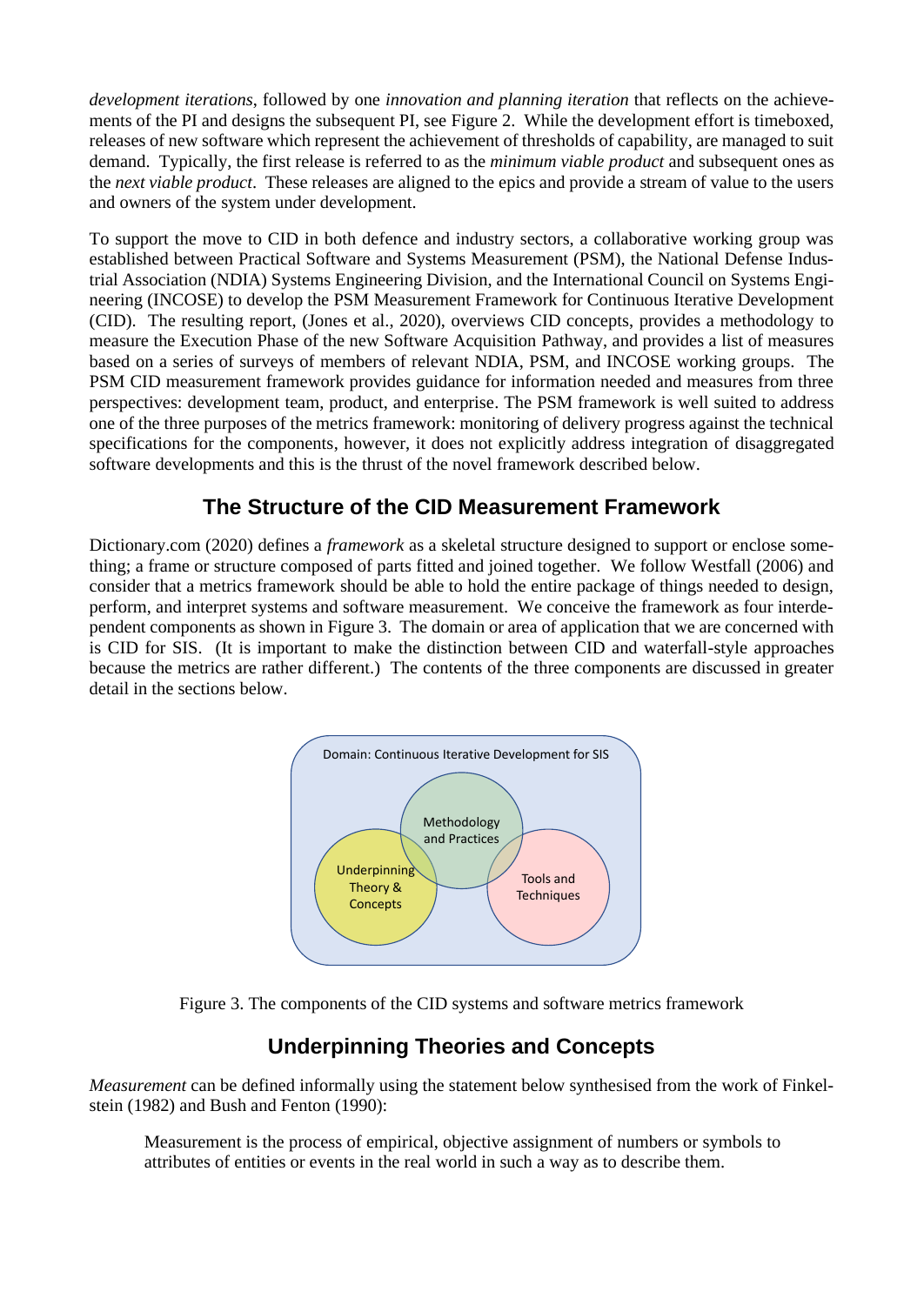An entity can be an object such as a person, place, software program, event, or time period whereas an attribute is a feature or property of the entity. A subtle but important point is that measurement is concerned with specific attributes of an entity and only that attribute and not the whole entity. For example, a measurement of tyre tread depth does not convey any information about the tyre pressure or indeed the vehicle to which it is fitted. Thus, it necessary to be very specific about the entity and the attribute being measured and the mapping between the observations and the symbols used to record the measurement.

Technical measurement in project management and systems and software engineering is well established and, indeed, the activity features as a technical management process in the top-level systems engineering standard, ISO/IEC/IEEE 15288:2015, and has its own standard ISO/IEC/IEEE 15939:2007. These standards draw on what has been found to be valuable in practice as documented in a series of INCOSE publications (Roedler and Jones, 2005; Miller et al., 2010; Carson et al., 2015). These documents treat measurement as a feedback control system, see [Figure 4,](#page-3-0) where measurement informs action within systems engineering.



Figure 4. Measurement as a feedback control system (Miller et al., 2010)

<span id="page-3-0"></span>It is useful to define the term *measure* before continuing. ISO/IEC/IEEE 15939:2007 defines the noun *measure* as a variable to which a value is assigned as the result of measurement and notes that the plural form *measures* is used to refer collectively to base measures, derived measures and indicators (see later for definitions of these terms). The references in the paragraph above identify three types of measures: resource, process, and product measures. *Resource measures* capture the expenditure of money and also the utilisation of human, computing, and infrastructure resources. These are very useful for project management monitoring and reporting. However, resource measures are not strongly related to software integration outcomes and so this paper concentrates on process and product measures. *Process measures* relate to how well a given process or activity is working and they provide insights into process stability and process improvement opportunities. Many generic process measures can be found in SEI (2010) which gives examples such as cycle time and defect removal efficiency. Such measures also provide useful information for estimating the resources needed for new projects. *Products measures* relate to the various work products, see for example the list in [Figure 4.](#page-3-0) The principal product measures for major projects can be thought of as an interdependent hierarchy as described by from Roedler and Jones (2005) that comprises measures of effectiveness, key performance parameters, measures of performance, and technical performance measures. The terms are broadly consistent with contemporary Australian Department of Defence usage and good definitions can be found in Roedler and Jones (2005).

Measurement produces data, for it to be useful it must be able to inform people and act as a catalyst for decision making and control. Thus, it is necessary to identify what goals are being sought, what information is needed and by whom to indicate progression towards the goal, and the measurements needed to provide that information. An important concept is that the value of measurement comes not from the act of measuring but from the subsequent analysis and the action taken to correct a variance from a target value or to improve current performance. ISO/IEC/IEEE 15939:2007 describes how this can be done.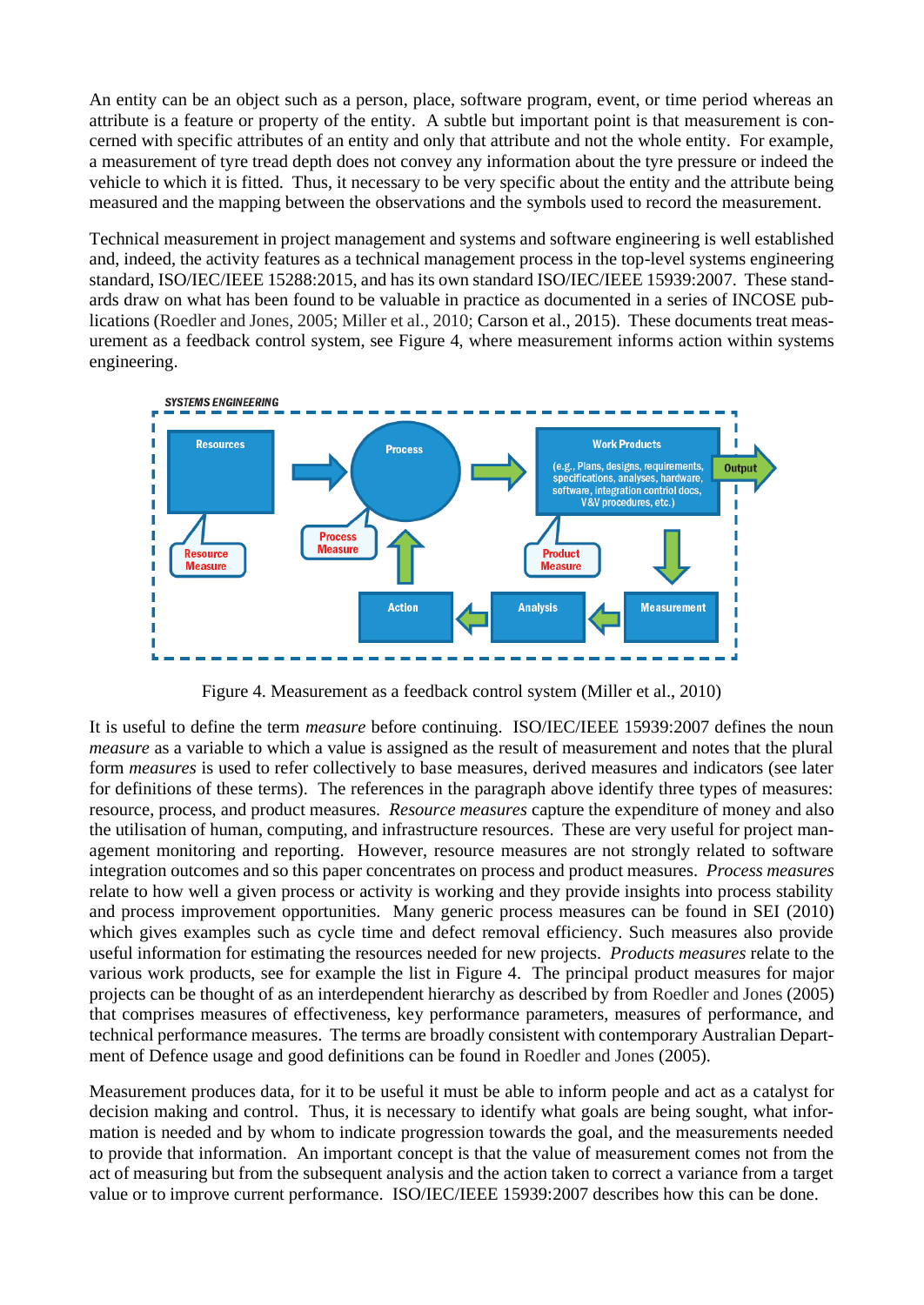The terms *measures* and *metrics* are often used interchangeably. In this paper we use the definition of *metric* found in ISO/IEC/IEEE 24765:2010 where it is stated that a *metric* is: "a combination of two or more measures or attributes; a quantitative measure of the degree to which a system, component or process possesses a given attribute; the defined measurement method and measurement scale."<sup>1</sup> This is consistent with Westfall (2006) who states that a metric is the entire package including:

- Measurement definition (including all the component measures needed to form the metric).
- Techniques for obtaining the measurement.
- Definitions, rules, and methods for collecting, storing, reporting, and interpreting the measurement information.

Westall goes on to say that standardised metric definitions are the only way to ensure that when two people measure the same attribute of the same entity, they get the same result.



Figure 5. The Measurement Information Model (adapted from ISO/IEC/IEEE 15939:2007)

<span id="page-4-0"></span>The idea of the *Measurement Information Model* (ISO/IEC/IEEE 15939:2007) shown in [Figure 5](#page-4-0) identifies basic terms and concepts and shows the relationships between stakeholder information needs and the

<sup>1</sup> Given that many measurement reference documents, including ISO/IEC/IEEE 15939:2007, use the term *measure* exclusively to describe metrics and measures, it must be accepted that *measure* can also cover *metrics* albeit with an additional qualifier such as *derived measure*.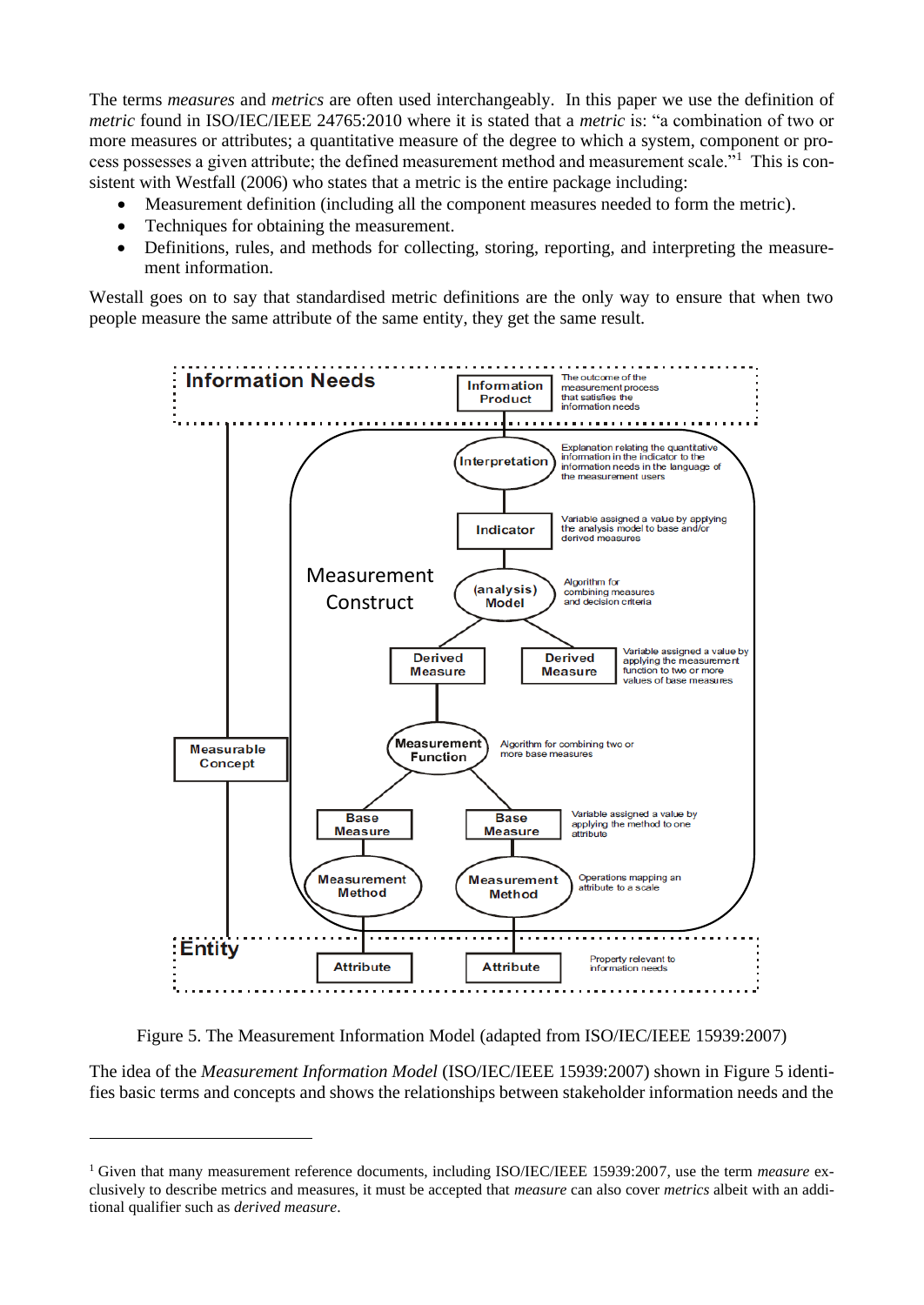relevant entities and their attributes of concern. It pulls the theoretical measurement ideas together and helps determine what a measurement planner needs to specify during measurement planning, execution, and evaluation. It is the full description of a metric, as discussed above.

Core to the Measurement Information Model is the *measurable concept* that describes possible ideas to satisfy the information needs and takes the form of an abstract relationship between the attributes of entities and information needs. The measurable concept is translated into a *measurement construct* that identifies:

- *base measures* that capture information about the attributes of single, independent entities.
- *derived measures* that combine the base measures through a defined *measurement function.*
- *analysis model* that combines derived measures and decision criteria.
- *indicators* that provide an estimate or evaluation of specified attributes derived from a model with respect to the information need.

### *CID Software Measurement Principles*

In the process of reviewing CID software metrics to identify pre-existing measures aimed at ensuring software integration, Cook (2020) encountered a significant amount of guidance on metrics formulation. This is summarised in [Table 1.](#page-5-0)

<span id="page-5-0"></span>

| No.            | <b>Name</b>                                                 | Principle                                                                                                                                                                                                                                                                                                                                |
|----------------|-------------------------------------------------------------|------------------------------------------------------------------------------------------------------------------------------------------------------------------------------------------------------------------------------------------------------------------------------------------------------------------------------------------|
| 1              | Metrics must have stake-<br>holders                         | Each metric must have an identified stakeholder. Stakeholders exist at various<br>levels: team, product and enterprise and metrics will be needed at each level.                                                                                                                                                                         |
| $\overline{2}$ | Purpose of Metrics                                          | Each metrics should:<br>inform decisions or answer key programmatic questions<br>$\bullet$<br>drive actions<br>$\bullet$<br>allow early visibility into issues so that timely corrective action can be<br>$\bullet$<br>taken                                                                                                             |
| 3              | <b>Metric Parsimony</b>                                     | A minimum practical set of metrics should be selected and tailored based on or-<br>ganizational and program circumstances, tools, and processes.                                                                                                                                                                                         |
| $\overline{4}$ | <b>Automated Metric Collec-</b><br>tion                     | The collection of (system) metrics should be automated to the extent practical<br>and integrated with business workflows. In the first instance, system metrics<br>should be based on the metrics inherent in the selected development environ-<br>ment.                                                                                 |
| 5              | Survey Data is Valuable                                     | Survey data can reveal important cultural, perceptual, and holistic information<br>not obtainable from automated measurement and should be used to augment sys-<br>tem metrics (Forsgren and Kersten, 2018).                                                                                                                             |
| 6              | Choose a Metric Set that<br>Balances Speed and Qual-<br>ity | In a CID program, a balance between speed and quality needs to be maintained.<br>There is often a 'sweet spot' trade-off between speed and quality that delivers a<br>best value solution based on project objectives. Quality needs to be monitored,<br>in addition to speed, to ensure that these measures are appropriately balanced. |
| $\overline{7}$ | First Law of Measurement                                    | You cannot measure what is not defined. For process measures, be sure to have<br>the process defined first.                                                                                                                                                                                                                              |
| 8              | Measure lead time and cy-<br>cle time                       | Agile Principle #1: the highest priority is to satisfy the customers through early<br>and continuous delivery of valuable software. Thus, metrics like time to first<br>release and lead time: the elapsed time from when a work request is provided to<br>its satisfaction will always be important.                                    |
| 9              | Measure delivery rate<br>(burndown)                         | Agile Value #7: Working software is the primary measure of progress.                                                                                                                                                                                                                                                                     |
| 10             | Aim to measure value                                        | Successful projects will develop metrics that relate to user value (McQuade et<br>al., 2019).                                                                                                                                                                                                                                            |

Table 1. CID software measurement principles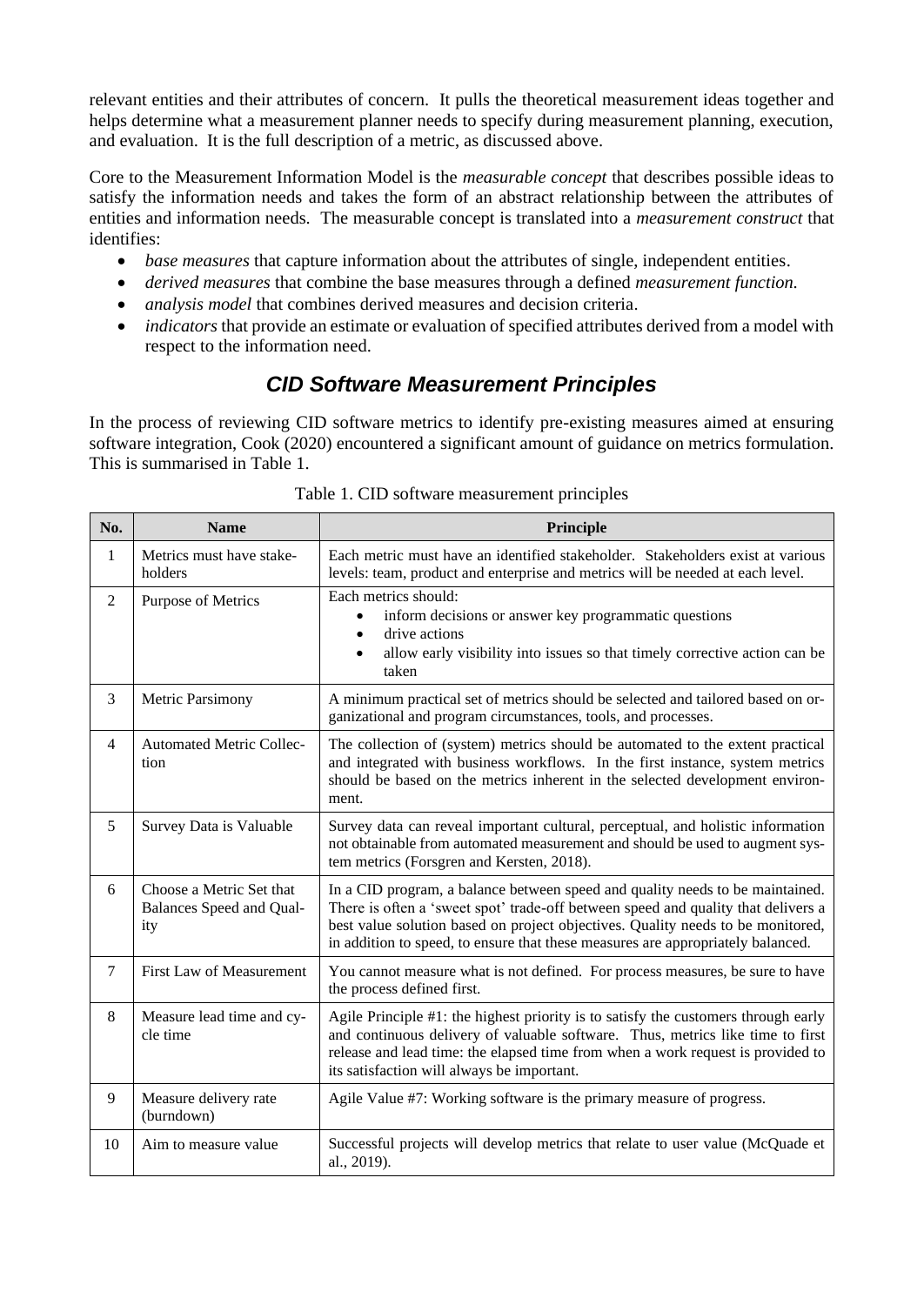| No. | <b>Name</b>         | <b>Principle</b>                                                                                                                                                                                                                                                                                                                                                   |
|-----|---------------------|--------------------------------------------------------------------------------------------------------------------------------------------------------------------------------------------------------------------------------------------------------------------------------------------------------------------------------------------------------------------|
|     | Measurement context | Metric selection, (in particular for the higher-level metrics) will depend on the<br>type of software, the development approach chosen, and the selected develop-<br>ment environment. Avoid a one-size-fits-all approach (McQuade et al., 2019).<br>See Carson et al. (2015) for a complete list of factors that need to be considered<br>when designing metrics. |

# **Methodology and Practices**

ISO/IEC/IEEE 15939:2007 provides a visualisation of the measurement process model and the scope of the standard, see [Figure 6.](#page-6-0) Miller et al. (2010) provides a synthesised description of the measurement processes of ISO/IEC/IEEE 15939:2007, Practical Software and Systems Measurement (PSM), and the Capability Maturity Model Integration Measurement and Analysis Process Area, (SEI, 2010) and this forms a solid basis for measuring CID software integration. An overview follows from that perspective. There are four iterative activities: establish, plan, perform, and evaluate, of which the plan and perform processes are referred to as the "core measurement process". The technical and management processes of ISO/IEC/IEEE 15288:2015 represent the project's decision-making activities.

**Establish Commitment.** This process defines the scope of the measurement program, its purpose, the organisational unit to which it applies, and all the stakeholders. In our case the organisation will encompass the owners, users, acquirers and all the companies producing the various constituent systems. The process also covers establishing commitment to measurement through allocation of resources and through achieving management and staff buy-in. Given that the production of disaggregated CID software is in many ways similar to corralling the evolution of a System of Systems (SoS), many of the worldviews, concepts and principles (Pratt & Cook, 2018) from SoS apply well, in particular, the implementation principle that it is necessary to create and maintain a SoS Engineering culture and that stakeholder organisations must intrinsically consider and balance the needs of both the SoS and the constituent systems.



Figure 6. Measurement Process Model (ISO/IEC/IEEE 15939:2007)

<span id="page-6-0"></span>**Plan the measurement process.** This activity comprises all the measurement planning tasks. The first two are to characterise the organisational unit and identify and prioritise information needs. The information needs are derived from the goals, constraints, risks, and issues to be addressed in the organisation by the stakeholders. Miller et al. (2010) provides a list of categories of information needs:

Schedule and progress.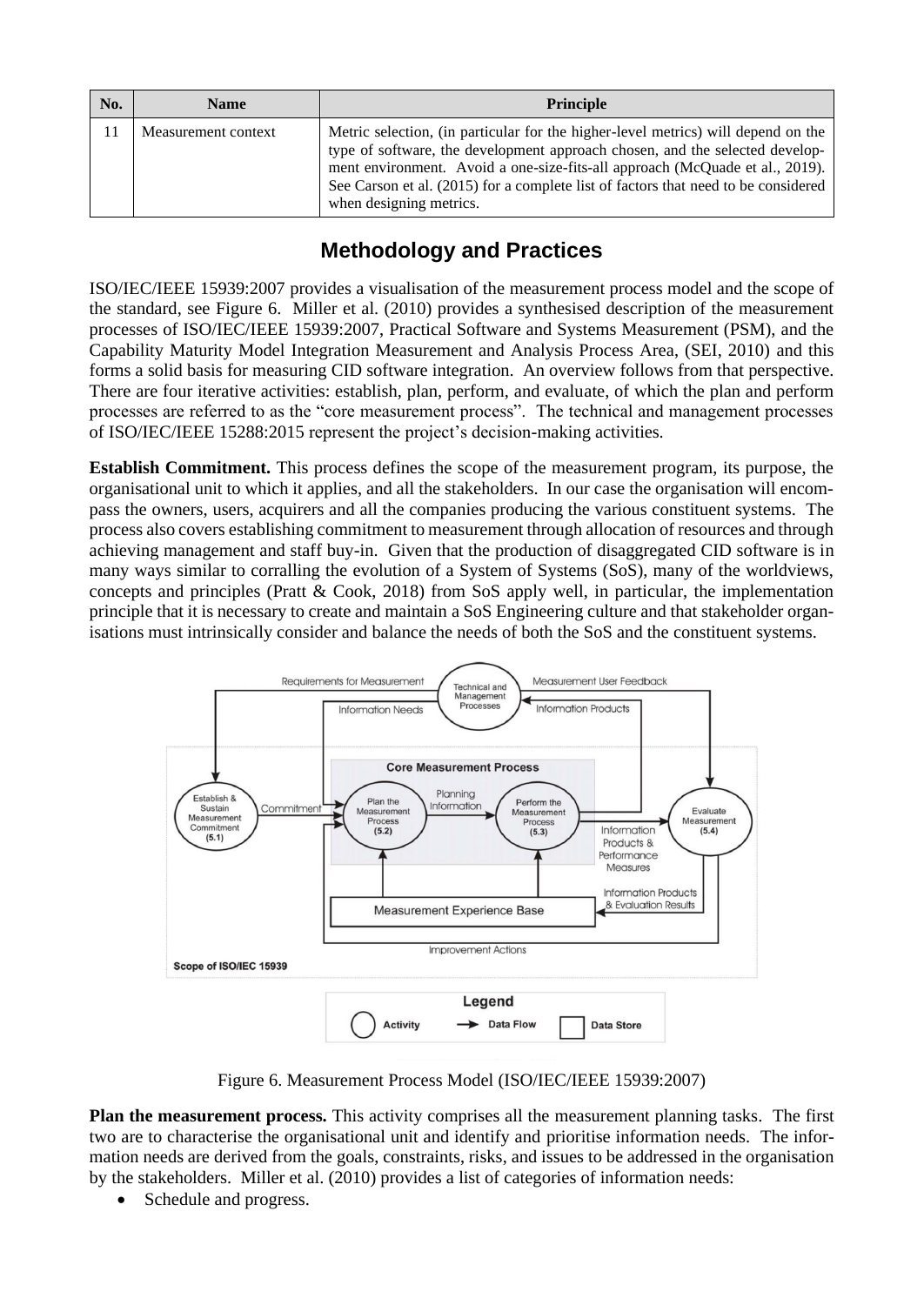- Resources and costs.
- Systems performance.
- Growth and stability.
- Product quality.
- Life Cycle process.
- Technological effectiveness.
- Customer/User Satisfaction.

For our purposes we would also include integration convergence. ISO/IEC/IEEE 15939:2007 states that information needs may address questions. In our case the key question would be "How do we evaluate the prospective integration outcome of a CID SIS program during design and implementation?". Once the information needs have been identified, the stakeholder group prioritises them and selects a subset to be addressed during the measurement process.

The next step is to identify metrics that can satisfy the selected information needs; a process for doing this is described below in the Tools and Techniques section. The resulting set of metrics should be evaluated to ensure they conform to the characteristics of a good metric that can be found in Miller et al. (2010).

The remaining measurement planning tasks are to define the data collection, analysis, storage, and reporting; define criteria for evaluating the measurement process; allocate resources; and acquire and deploy supporting technologies. CID software employs sophisticated development environments, often called software factories, that come with a range of inbuilt metrics. As stated in the section on metrics principles above, the use of automated metrics from the software factory is strongly encouraged and this will be a major factor in metrics selection. Furthermore, for CID software, the top-down approach described above will need to be augmented with metrics that are recommended by experts for the selected software development paradigm, acquisition model, and development practices.

### **Tools and Techniques**

There exists a rich array of tools and techniques for software measurement. We will limit our discussion to two: a practical process for formulating metrics and matrix-based metrics for addressing integration matters explicitly.

### *A Practical Process for Formulating Software Metrics*

Given that there are a large number of possible entities and attributes in any SIS, there are an even larger number of possible metrics; indeed, Ponisio and van Eck (2012) identified nearly 1000 metrics that were relevant to outsourced software development. ISO/IEC/IEEE 15939:2007 makesit clear that each project will need to invest effort in selecting and documenting their metrics in the test planning phase. However, while standards are strong on describing processes and what activities need to be done, they leave it to the practitioner to determine how to implement the process. This paper draws on the work of software engineers like Westfall (2006), Basili and Rombach (1988), and van Solingen (2003) to provide useful, practical guidance on metrics design and selection. The structure of the following subsections is based on a melding of Westfall's multiple-step, top-down approach, Basili et al's Goal/Question/Metric (GQM) formulation, and the need to populate the measurement concept discussed above. It is helpful to note that Westfall's approach is strongly outcome focused and encourages practitioners to ask: "Why am I measuring? and "What business needs does the organisation wish its measurement initiative to address?"

GQM, (Basili et al. 1994) is based upon the premise that for an organization to measure software development in a meaningful way it must first specify the organisational goals it is aiming to achieve and then those for the project. Basili et al state that a GQM model is a hierarchical structure starting with a goal that specifies the purpose of measurement, the object to be measured, the issue to be measured, and the viewpoint from which the measure is taken. The goal is refined into several questions that usually break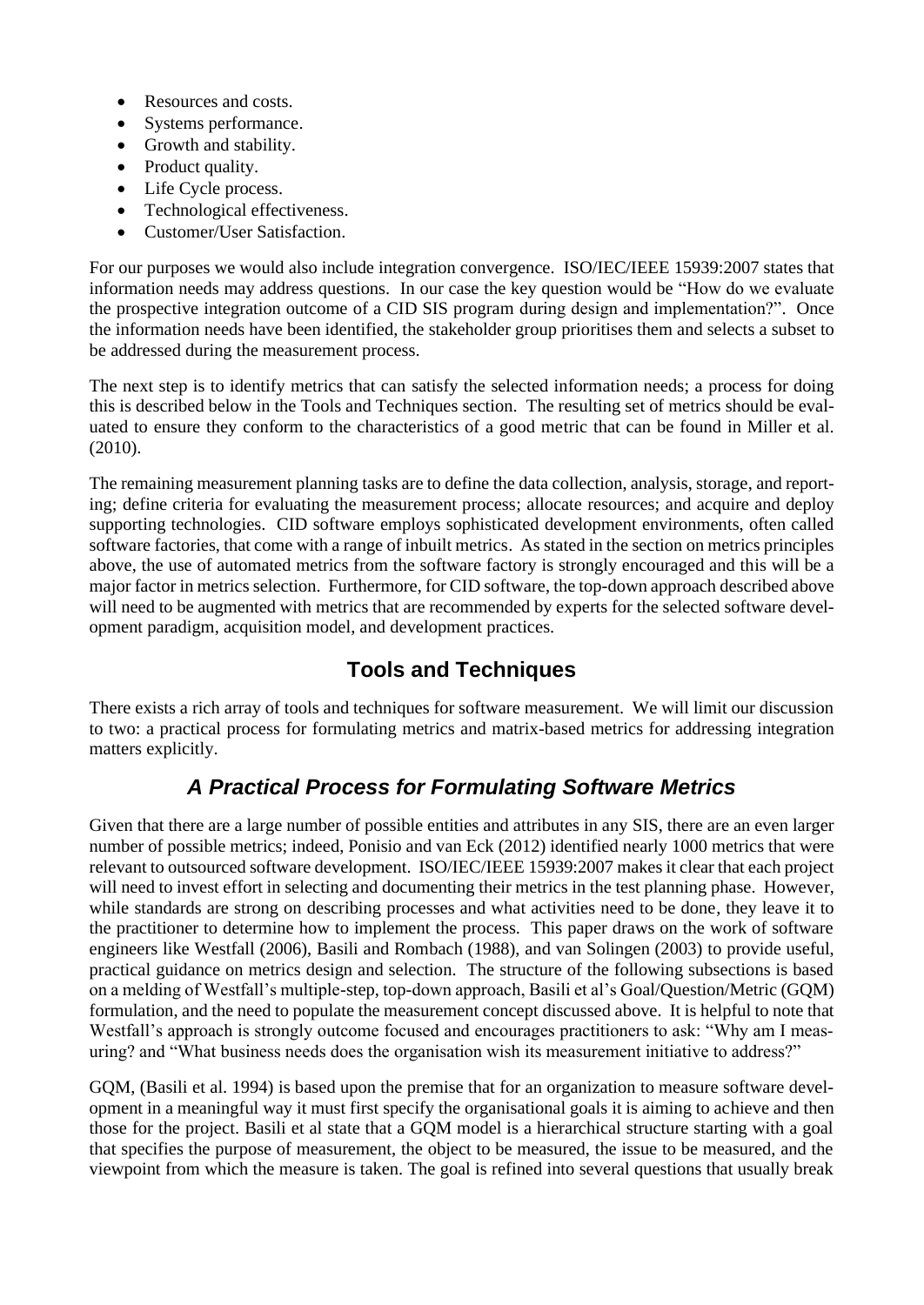down the issue into its major components. Each question is then refined into metrics, some of them objective, some subjective. Metrics can be used to answer more than one question. GQM has three levels:

**The Conceptual Level (Goal).** At this level, goals are defined for objects (i.e. resources, processes, or products), for a variety of reasons, with respect to various models of quality, from various points of view (in particular that of the metrics customers), relative to a particular environment. At the organisational level, project goals will typically flow down from strategic goals such as maintaining top-tier customer satisfaction, achieving corporate budget and schedule targets, and in our case facilitating integration by design. At the project level, it is normal to use classical project goals such as cost, schedule, performance, and quality. At the task level, the goals would typically relate to task exit criteria. Each metric customer (defined later) would have one or more goals, some of which could be shared between customers.

**The Operational Level (Question).** Questions are used to elucidate an understanding of how the assessment of achievement against a specific goal is to be performed.

**The Quantitative Level (Metrics).** Metrics produce the data used to answer each question in a quantitative way. The data can be subjective if it depends on both the object that is being measured and the viewpoint from which they are taken; for example, readability of a text, level of user satisfaction or objective if it depends only on the object being measured, for example staff hours spent on a task.

The software metrics programs must be designed to provide the specific information necessary to manage the project and to improve software engineering products, processes, and services. Thus, the goals and the measurement construct have to be determined during project and test planning well before the implementation starts. The paragraphs below step through the process of defining the goals and the associated metrics.

**Step 1 Identify Metrics Customers.** The first step is to identify the customers for each information need, that is the person or group who will be making decisions or taking action based upon the metric. For our purposes there are three classes of customers for metrics: the software development organisation, the acquiring organisation, and the capability manager who represents the end user community. Westfall points out that customers' information requirements should drive the metrics program and if a metric does not have a customer it should not be produced.

**Step 2 Define Target Goals.** Basili et al. (1994) explain that a GQM model is developed by identifying a set of quality and/or productivity goals (or in our case integration goals spanning legacy systems and new developments), at corporate, divisional or project level; (for example, customer satisfaction, on-time delivery, improved performance) and that the process of setting goals is critical to the successful application of the GQM approach. A goal in GQM has a *purpose* and three dimensions: the *issue* about which the goal is concerned; the *object* of interest (products, processes, or resources); and the *viewpoint* from which the goal is being pursued. The development of a goal is based on three basic sources of information. The first source is the policies and strategies of the organization that applies GQM. The issue and purpose of the goal can be determined through analysis of corporate policy statements and strategic plans coupled with information gained from interviews of relevant subjects. The second source of information is the description of the process and products of the organization, or, at least, the ones that are within the scope of the measurement we want to perform. If, for instance, we want to assess a process, we need a model of that process and of the component sub processes. From this source we derive the object coordinate of the Goal by specifying process and product models, at the best possible level of formality. The third source of information is the model of the organization, which provides us with the viewpoint coordinate of the Goal. Obviously, not all issues and processes are relevant for all viewpoints in an organisation, therefore, we must perform a relevancy analysis step before completing our list of goals, in order to make sure that the goals that we have defined have the necessary relevancy.

**Step 3 Formulate Questions.** The next step is to define the questions that need to be answered to ensure that the goal is being achieved. Basili et al. (1994) suggest that at least three classes of questions be used.

• Group 1. How can we characterise the object (product, process, or resource) with respect to the overall goal?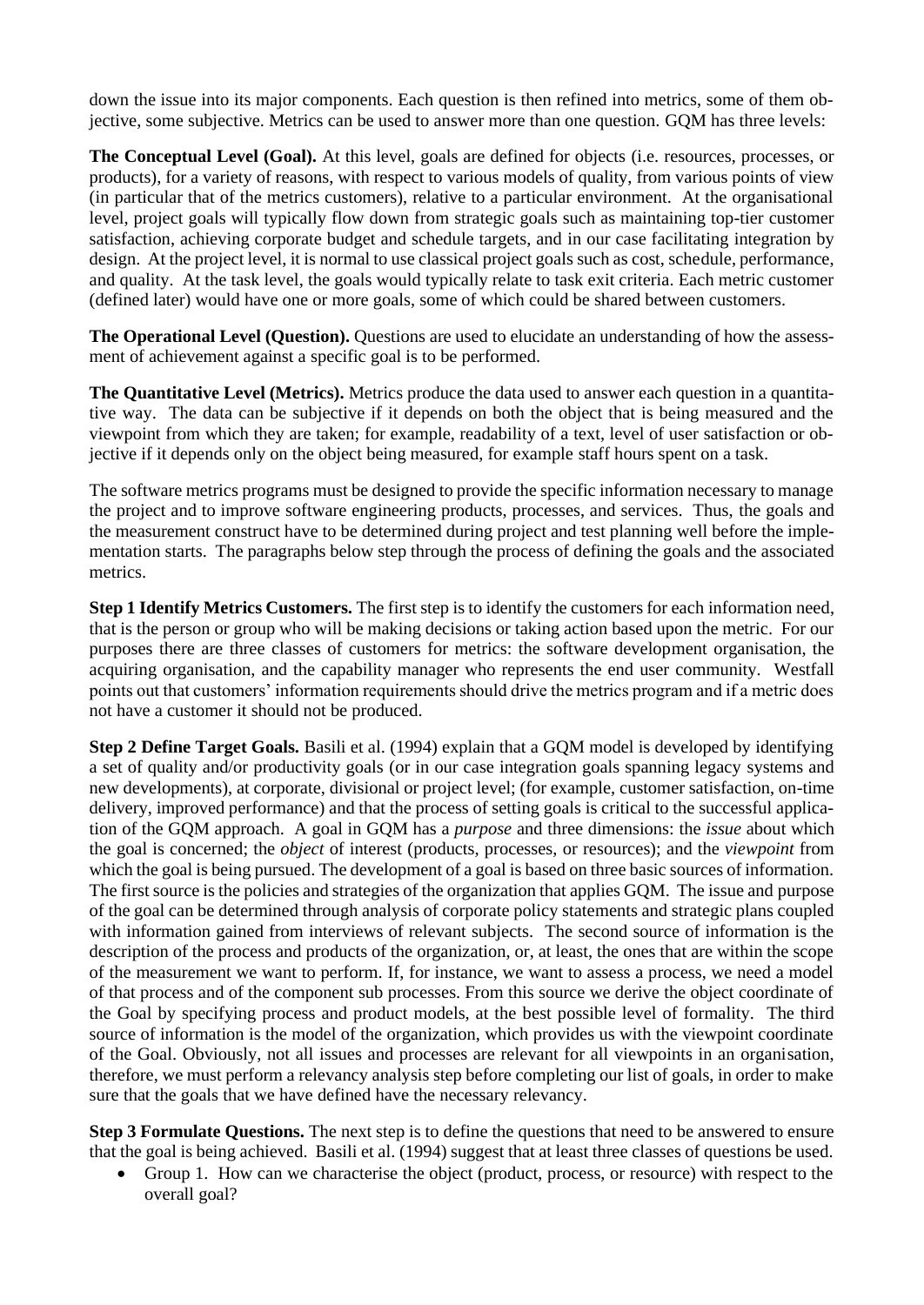- Group 2. How can we characterise the attributes of the object that are relevant with respect to the issue?
- Group 3. How do we evaluate the characteristics of the object that are relevant with respect to the issue?

Example questions for a specific goal appear in [Table 2](#page-9-0) below.

<span id="page-9-0"></span>

| <b>Element</b>                                  | <b>Description</b>                                                                                              |  |
|-------------------------------------------------|-----------------------------------------------------------------------------------------------------------------|--|
| Purpose<br>Goal<br>Issue<br>Object<br>Viewpoint | Monitor<br>integration of<br>software solutions across the portfolio<br>from the capability sponsor's viewpoint |  |
| Question                                        | Q1 How well is the new software integrating across the portfolio?                                               |  |
| <b>Metrics</b>                                  | M1 Integration Achievement of newly developed software<br>M2 Integration Achievement of legacy systems          |  |
| Question                                        | Q2 How quickly are user integration needs resolved                                                              |  |
| <b>Metrics</b>                                  | M <sub>3</sub> Lead time<br>M4 User satisfaction                                                                |  |
| Question                                        | Q3 What quality level is being achieved?                                                                        |  |
| <b>Metrics</b>                                  | M5 Technical debt<br>M6 System architecture health<br>M7 Compliance quality                                     |  |
| Question                                        | Q4 Is the development rate satisfactory?                                                                        |  |
| Metrics                                         | M8 Number of features integrated per PI                                                                         |  |
| Question                                        | Q5 Is the project expenditure within agreed bounds?                                                             |  |
| <b>Metrics</b>                                  | M9 Project expenditure achieved<br>M10 Project expenditure planned for next 18 months                           |  |

Table 2. An example GQM table for *Integration Achieved*

**Step 4 Select Metrics.** Once the questions have been developed, we proceed to select metrics that provide the information needed to answer the questions. Basili et al (1994) state that the following factors influence the choice of metrics:

- Amount and quality of the existing data sources. The aim is to try to maximise the use of existing or default data sources if they are available and reliable.
- Maturity of the objects of measurement. More mature measurement objects tend to feature objective measurement whereas it is necessary to use more subjective evaluations when dealing with informal or unstable objects.
- Learning enablement. The measures we define must help us to evaluate and learn about not only the object of measurement but also the effectiveness of the measurement concept.

Westall (2006) states that each metric must have a clear objective and answer one or more questions and that it is important to select metrics that are practical, realistic, and pragmatic and start with what is possible within the current process. Note that care must be taken to ensure that the metrics set selected facilitates decision-maker understanding without overwhelming them.

**Step 5 Choose Measurement Functions.** A metric is a combination of one or more measurements calculated using a measurement function. In the simplest case, where a metric is derived from only one base measure, the measurement function has only one variable whereas in the general case, metrics are derived measures that are calculated from mathematical combinations of base measures and other derived measures. A degree of pragmatism is needed to pick the measures that are most important and to start with simple functions; they can be elaborated later. Many software measurement functions exist that have been successfully used. Indeed, standardised metrics are commonly found in software development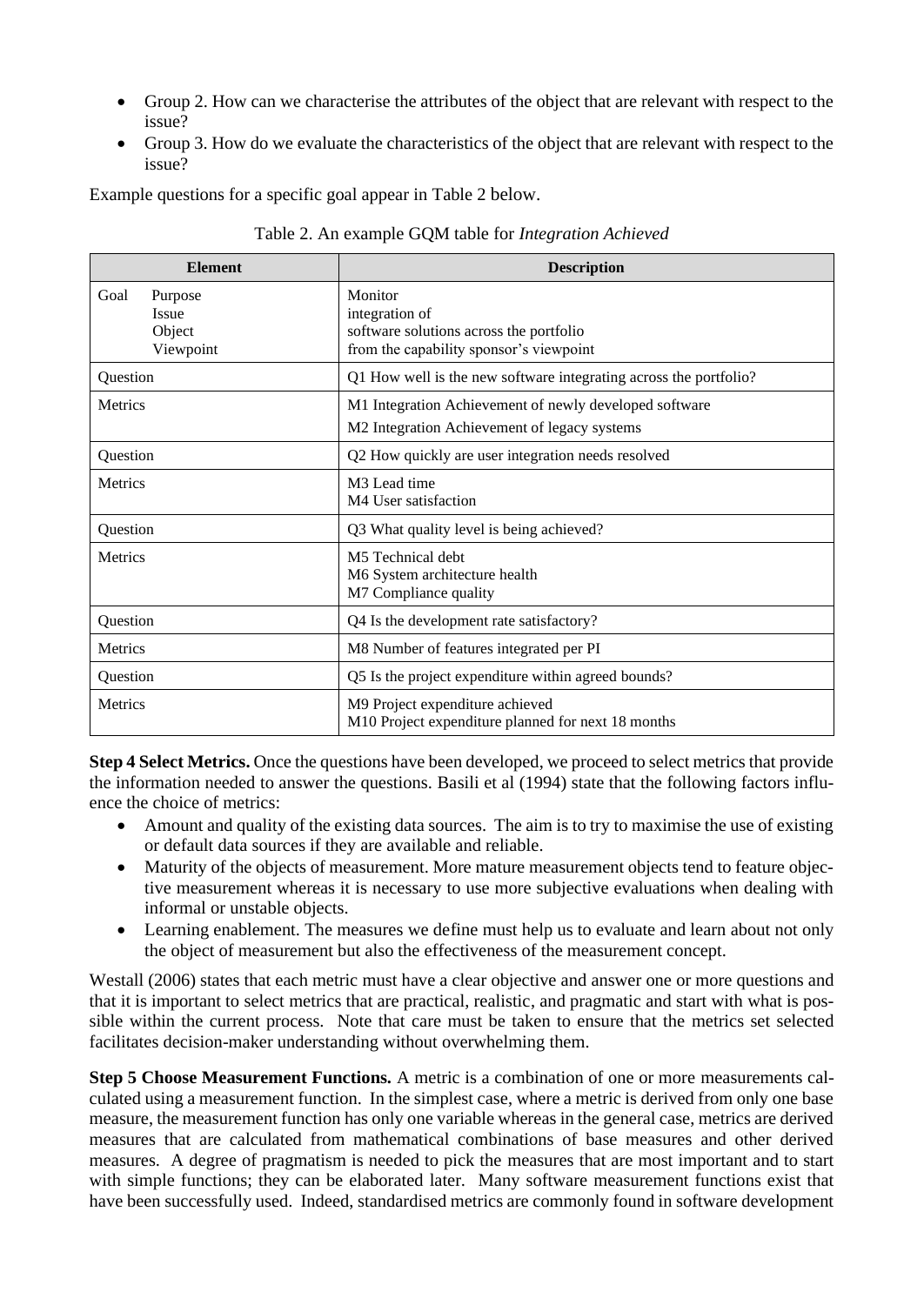approaches, see for example the recommendations of Jones et al. 2020 for CID software, and it is advantageous to examine these to see if they can be used to answer the questions. If there is a compelling reason to develop a new measurement function it is important to speak to the people who are responsible for the development of the product or resource or those who are involved in the process. [Table 2](#page-9-0) is a GQM table for an integration metric. At the top of the table is the goal described by its four elements.

**Step 6 Determine Base Measures and Measurement Methods.** The next step is to break down the measurement function into its base measures and define the measurement method to be used to map a value or symbol to each base measure. The measurement method would also include rules that are to apply to the measurement method, for example if the measure is *problem report counts*, then there might be a rule to exclude reports that did not result from a product defect.

**Step 7 Define the Analysis Model and Decision Criteria.** Measures are produced to provide information needed to support decision making. The analysis model of [Figure 5](#page-4-0) is the algorithm or calculation that combines one or more base or derived measures with associated decision criteria. ISO/IEC/IEEE 15939:2007 states that the analysis model is based on an understanding of, or assumptions about, the expected relationship between the component measures and/or their behaviour over time. The purpose of the model is to produce estimates or evaluations, (indicators) relevant to defined information needs. Decision criteria help to interpret measurements. They are the thresholds, targets, or patterns used to determine the need for action or further investigation, or to describe the level of confidence in a result.

Humphreys (1989) states there are four reasons to measure software developments, these are to control, evaluate, understand, or predict. Indicators used for control are used to monitor software projects, products, processes, and services and identify areas where corrective action is required. Westfall (2006) states that indicators used for control are red flags used to warn people when things are not as expected or planned; they are more alarms than data streams used for automatic control in engineering systems. Decision criteria for control metrics usually take one of three forms:

- Thresholds: a value that when crossed indicates an out-of-control condition. An example would be exceeding a 15% staff turnover rate.
- Variances: the difference between two values. When a variance exceeds a certain value, it indicates an out-of-control condition. An example would be actual expenditure versus budget.
- Control limits: Specific upper and lower bounds that behave like thresholds. Example upper and lower bounds of a statistical process control chart.

Westfall (2006) states that for indicators used to understand and predict, it is typical to use a level-ofconfidence decision criterion. An example would be the level of confidence that 90% of the committed service interactions between constituent systems will be implemented by the end in the PI. This could be calculated as a statistical confidence interval or subjectively by considering a range of measures and their stability over time and the potential accuracy of the data upon which the indicator is based.

**Step 8 Defining the Information Product.** The last step is determining the nature of the information product including the reporting format, data extraction and reporting cycle, reporting mechanisms, distribution, and availability. The information product includes the indicators and the associated interpretations that together address an information need. An example would be a comparison of measured defect rate to planned defect rate along with an assessment of whether the difference indicates a problem.

**Step 9 Capturing the Design of the Measurement Framework.** As should be apparent from the above, a lot of work goes into the design of a measurement framework and it is important to capture not just the finished product but also the rationale behind the decisions that shape the design. A measurement framework is a living entity, and just like the software development endeavour it is intended to measure, it will change over time to reflect what has been learned about its effectiveness and to suit forthcoming information needs.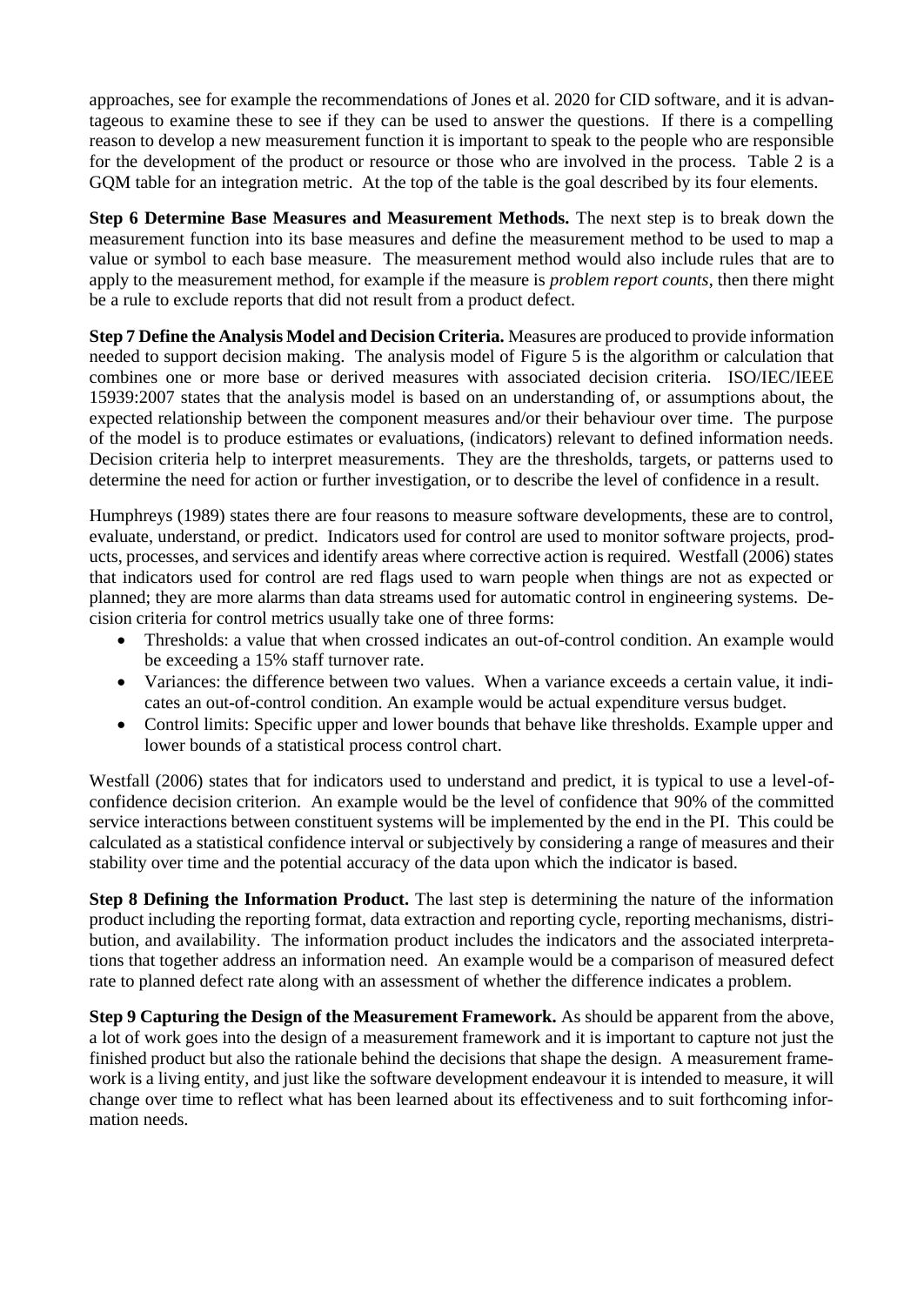## *A Set of Matrices to Capture Integration Aspects*

In the case of disaggregated software integration using a CID approach such as DevSecOps, components are developed as services by different organisations with differing schedules and timelines. Clearly, for the overall SIS to work as intended, the services must interoperate correctly. A set of matrices is proposed which can be used to assess the state of integration and "herd" the various development organisations into driving the development of their respective components/services to achieve the integrated capability along with delivering the individual capabilities.

We model the coordination and cooperation as a producer-consumer paradigm. Each service creates a set of features that are consumed by other services to create cross-functional capabilities. Consider the performance measurements for an iterative cycle that is planned to deliver a set of features/services. The input to integration is several features from each of the services and the output of integration is a set of features that have passed integration test and are considered fit for use. (It should be noted that features that have not passed integration testing could still be fit for use in standalone capabilities as they would have passed individual service integration and production tests and hence accepted for release.)

We consider *Number of Features Accepted* as our measure and illustrate how it can be used as a performance metric of the coordination and cooperation among the various development organisations. [Table](#page-11-0)  [3](#page-11-0) defines the notation used using the *Number of Features Accepted* as an example.

<span id="page-11-0"></span>

| <b>Symbol</b>               | <b>Meaning</b>                                                                                                                                                         | <b>Comments</b>                                                                                                                                                                                                                           |
|-----------------------------|------------------------------------------------------------------------------------------------------------------------------------------------------------------------|-------------------------------------------------------------------------------------------------------------------------------------------------------------------------------------------------------------------------------------------|
| i, j                        | Service index from 1 to $n$                                                                                                                                            |                                                                                                                                                                                                                                           |
| F <sup>I</sup>              | Feature matrix at input to Integration Testing                                                                                                                         |                                                                                                                                                                                                                                           |
| $\bm{F^0}$                  | Feature matrix after Integration Testing                                                                                                                               |                                                                                                                                                                                                                                           |
| $f_{i\hspace{0.025cm} i}^I$ | Elements of $FI$ - number of features delivered<br>by service <sub>i</sub> on which service <sub>i</sub> features are de-<br>pendent.                                  | Diagonal elements refer to number of features<br>that are produced and consumed by a service.<br>The matrix need not be symmetrical. Where<br>there is no dependency its value is set to -1 to<br>avoid division by 0 for computing $E$ . |
| $f_{ij}^O$                  | Elements of $F^0$ - number of features delivered<br>by service <sub>i</sub> on which service <sub>i</sub> features are de-<br>pendent and has passed Integration test. | Diagonal elements refer to number of features<br>that are produced and consumed by a service.<br>The matrix need not be symmetrical.                                                                                                      |
| $E = F^0/F^I$               | Matrix of elementwise division i.e.                                                                                                                                    | A measure of the efficiency of an organisation<br>developing a service in delivering cross func-<br>tional features and hence its cooperation and co-<br>ordination with other organisations and ser-<br>vices.                           |

#### Table 3. Notation for the Integration Matrix

Rather than consider the *total* number of features accepted for integration testing from each organisation, we measure the number of features accepted from each service that are needed by other services to create a capability. These numbers are represented in the form of a matrix wherein the rows and columns are indexed by the services.

Diagonal elements *fii* represent the number of features produced and consumed by *service<sup>i</sup>* to deliver a capability. In other words, they are standalone features that a service can deliver without the need to interact with other services.

Element *fij* represents the number of features of *service<sup>i</sup>* which are needed by features of *service<sup>j</sup>* to deliver solution capabilities. They are an indication of the dependency of other services on an individual service and measure the coupling between the services. Where there is no dependency then the value is -1. The number of inter-dependencies between any two trains need not be equal as one may need more features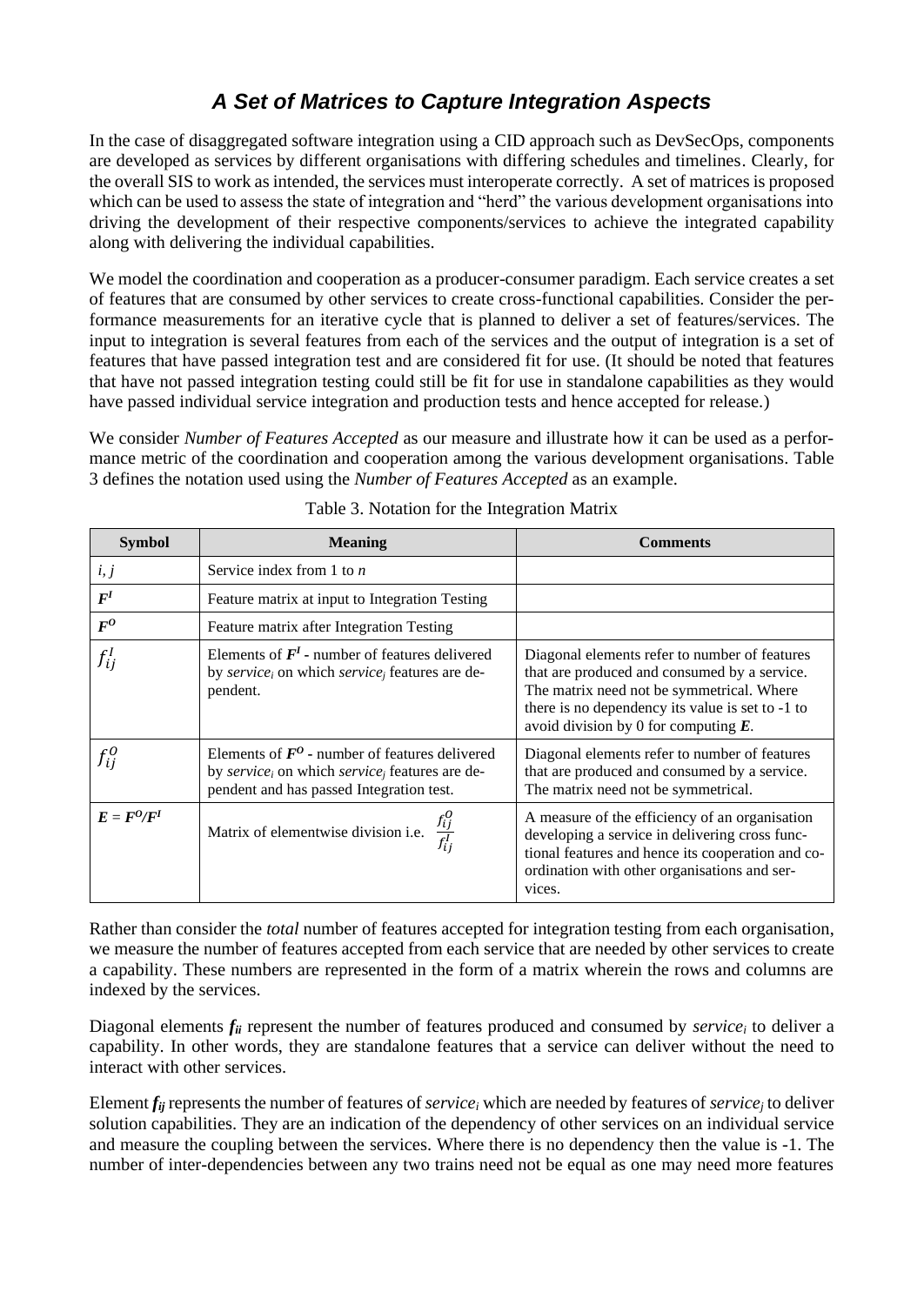from the other to deliver a solution. Hence the matrix will not be symmetrical and in general  $f_{ii} \neq f_{ii}$ . The description of a number of example metrics based on this matrix structure follows.

**Integration Efficiency.** The elements of *E,* Integration Efficiency Matrix, are the ratio of number of features that have passed integration test to the total number tested and is a measure of successful integration of the features to form the solution. Where there is no dependency, the value is set to -1. As the number of successful features cannot exceed the number of input features, the elements of *E* are always less than or equal to 1. A 0 value indicates total failure in integration and a -1 indicates there is no dependency.

**Planning Efficiency.** Another measure that can be defined is based on number of planned features. If *F P* is the matrix of the number of planned features, then a matrix  $P$  can be defined as  $P = F^0/F^P$  where the elements of *P* are a measure of the efficiency of individual service development organisations in planning as well as in developing a set of features to achieve the desired capabilities in a PI.

**Producer and Consumer Efficiency.** There are other useful metrics that can be derived by simple calculations on the matrix elements. The average of the elements of a row of *E* is a measure of the overall efficiency of the corresponding organisation as a producer while the average of the column elements is a measure of its efficacy as a consumer. The difference matrix  $P - E$  is a measure of execution of the organisation. A high value indicates poor coordination between planning and execution processes, while a low value indicates good coordination.

**Relative Efficiencies.** It is also possible to assess the relative performance of organisations by comparing the relative values between the corresponding rows of the matrix.

**Trends.** By gathering these measures over several iterative cycles, it is possible to generate trend graphs and extrapolate them to predict the future performance of not only each of the organisations but also of the combined software. The trends would also provide an indication of the existence of systemic issues within, as well as between, organisations.

The basic framework of matrices can be used to compute other useful metrics pertaining to the cooperative execution by organisations developing disaggregated software.

Those familiar with system architectural design and partitioning will have recognised that the integration matrices are of the same form as a Design Structure Matrix (DSM) (Browning, 2001). Given that DSMs are commonly used to visualise and guide the partitioning of complex systems and to recognise and manage interfaces, information to populate the integration matrices is likely to be readily available from the SIS architecting effort.

### **An Example Application of the Metrics Framework**

The example we consider is a defence command and control system. [Figure 7](#page-13-0) illustrates that the value is delivered over time as a series of viable products integrated from the six constituent value streams being provided by different contractors. Note the red lines within [Figure 7](#page-13-0) that represent the dependencies between the constituent value streams that capture the software services that need to be provided between the constituent systems. Successful delivery of these dependent software services is critical to providing the emergent value of the overall system (SoS) working as a whole. Thus, keys to program success are to:

- define the dependences;
- describe the associated interfaces and data flows;
- identify the risks of partial or non-delivery of the dependent services;
- identify integration requirements of the dependent software services;
- test and verify that the dependencies successfully integrate and behave as expected at system and solution demonstration time; and
- record the information above in the form of integration matrices and interpret them to form indicators for decision making.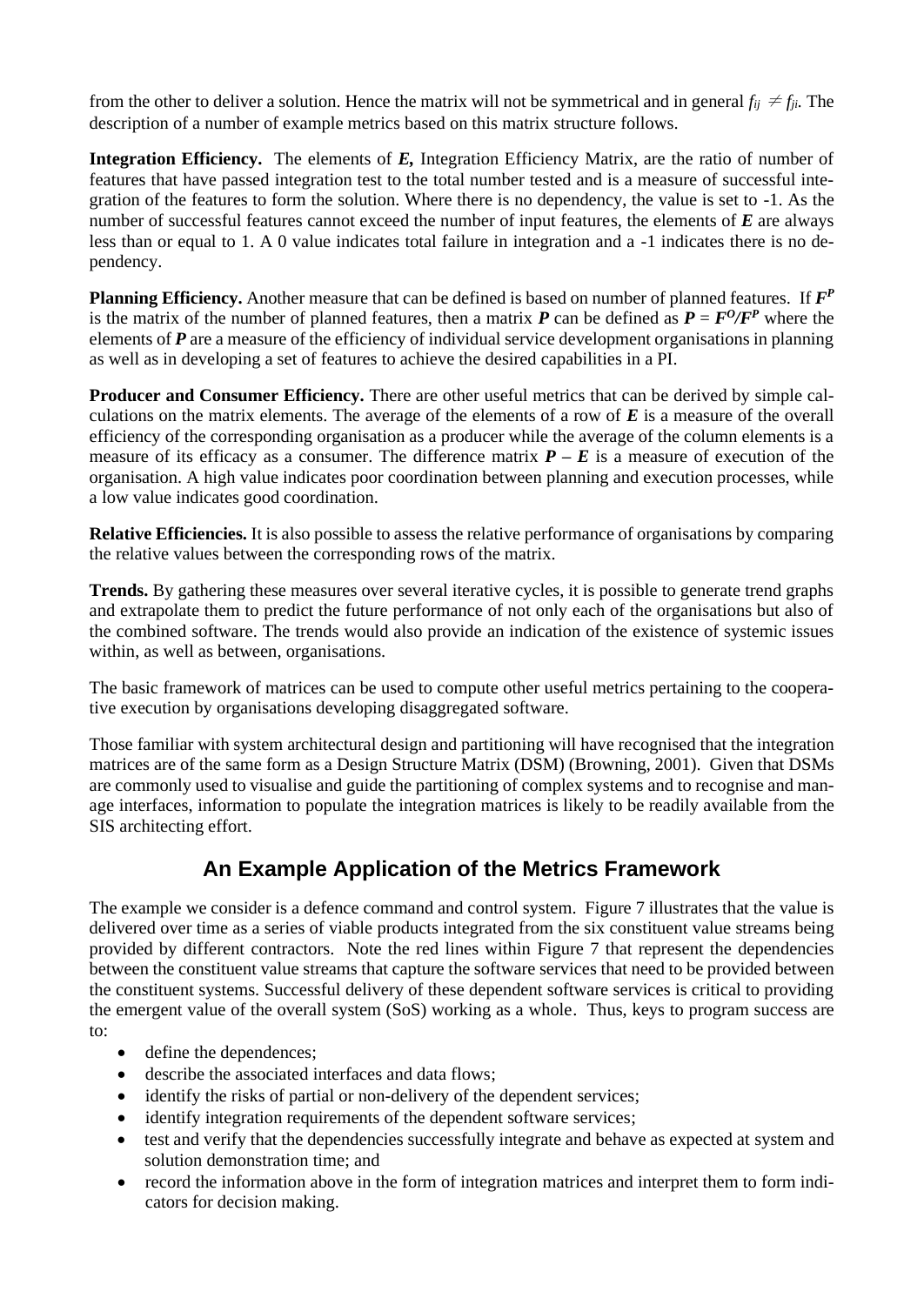We will now describe how successful delivery can be facilitated using the metrics framework described above.



<span id="page-13-0"></span>Figure 7. The evolution of C2 value over time through evolution of the constituent value streams, the dependencies, and the interfaces

One of the earliest priorities in a CID approach is to create a shared understanding of the high-level business objectives that the system under development is expected to help pursue. In an Agile methodology, this can be done during portfolio planning that establishes the strategic themes, creates the portfolio objectives and key results, and formulates the portfolio vision and roadmap that describe the proposed state of the system over time through a sequence of PIs. This activity is aimed at establishing a shared vision and measures for the overall value stream. Hence this activity would incorporate many of the activities from the *Plan the Measurement Process* of ISO/IEC/IEEE 15939:2007. In [Figure 7,](#page-13-0) the objectives and key results would relate to the planned capability at PI times  $\tau = 1, 2, 3,...$  Metrics at this level would be reviewed periodically but are likely to be slowly changing because the generic needs for any information system can be expected to evolve fairly slowly. It is at this time that a draft testing and demonstration strategy will be determined that will shape the subsequent solution demonstrations for each PI.

The next major process would design the organisational structure for the program and would include the following activities:

- Identifying the operational value streams.
- Identifying the constituent systems that support the operational value streams (including legacy components that would not be evolved).
- Identifying the people who develop and maintain those systems.
- Identifying or producing a top-level architectural framework.
- Defining the developmental value streams that contain the systems and people.
- Adding the people needed to build the full business solution.
- Identifying the Agile Release Trains (ARTs) that realize the development value streams.
- Revise the testing strategy to reflect the dependencies and interfaces between the constituent systems (roughly speaking ARTs) and the dependency DSM.

Rechtin (1991) advises that choosing the appropriate aggregation of system functions is critical in the design of systems. This is echoed in the SAFe literature (SAFe, 2020) that describes a questioning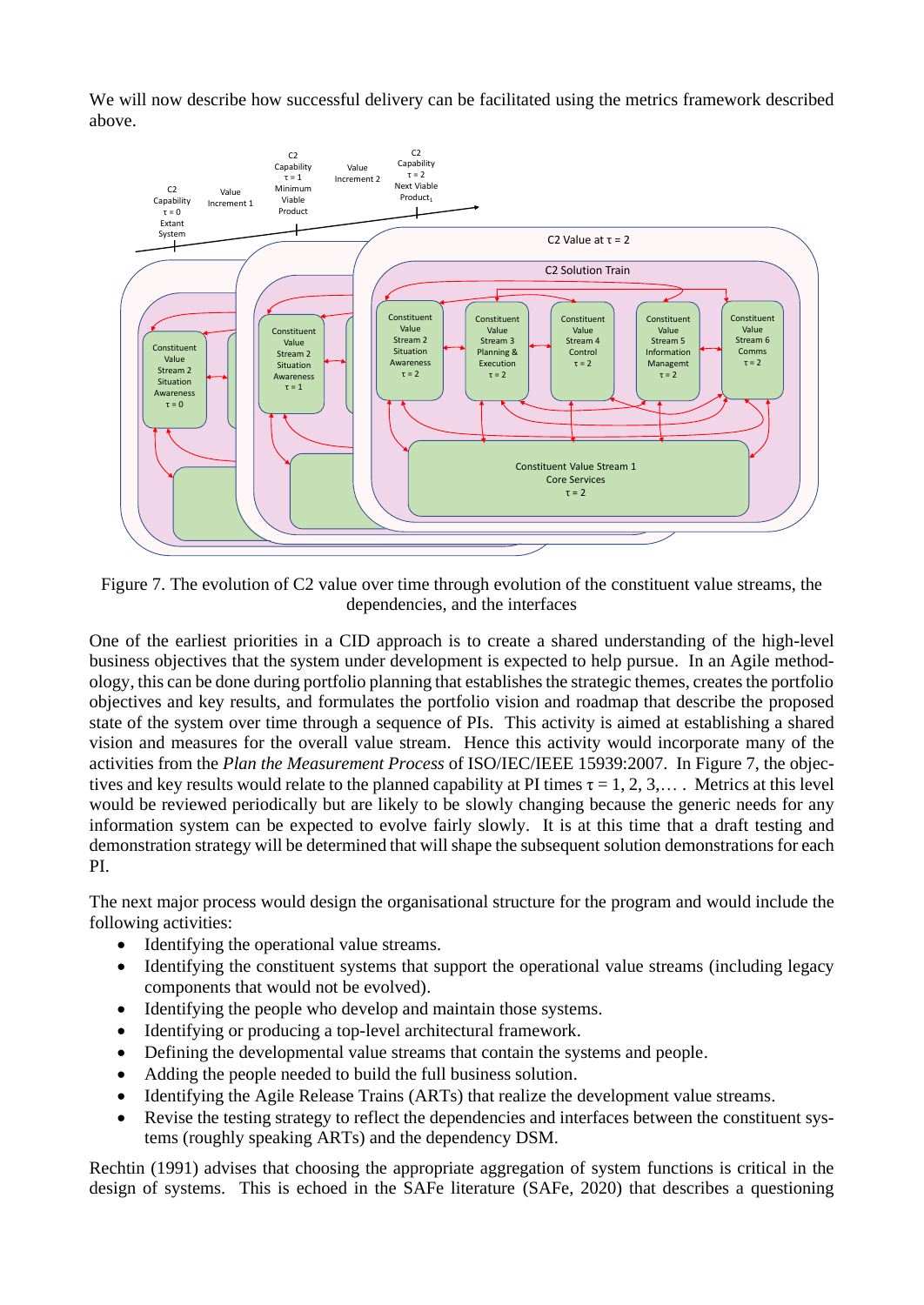technique to assist in partitioning the system into operationally aligned value streams. Rechtin provides additional advice on this partitioning:

- Choose the developmental value streams so that they are as independent as possible and have minimal communication and dependencies between them (this is often done using a DSM).
- Design the developmental value steams so that their performance is insensitive to unknown or uncontrollable external influences.
- When choices must be made with unavoidably inadequate information, choose the best option available and then watch to see whether future solutions appear faster than future problems. If not, go back and choose again.

The next step is to commence the initial instantiation of the *Continuous Development Pipeline* that in SAFe (2020) terminology comprises the three interconnected activities *Continuous Exploration*, *Continuous Integration* (CI), and *Continuous Deployment*. Continuous Exploration is the process that researches and hypothesises what needs to be developed; architects, analyses and trades-off potential solutions; synthesises the *Solution Vision*, *Solution Roadmap*, and *Solution Backlog*; and culminates in the *Program Increment Planning* (PIP) at the solution level. The CI process focuses on taking features from the program backlog and implementing them. In CI, the application of design thinking tools in the problem space focuses on refinement of features (e.g., designing a user story map) and design for integration. The PIP processes at portfolio and solution levels provide a set of objectives that are to be fulfilled in the forthcoming PI by the ARTs and the individual Agile teams they contain. Also produced are a set of solution quality metrics that will shape the development effort and be validated at the end of the PI. The integration matrices described above would feature here and in the early conversion to a CID approach there is also likely to be matrices for the proportion of legacy systems made interoperable with the solution. In addition , there other common solution quality metrics such as technical debt and system architecture health that can provide insight into integration progress.

Now that the initial Portfolio and Solution activities have been conducted and metrics defined at these levels, the Program Increment cadence can commence. [Figure 8](#page-15-0) shows the three types of iteration that comprise a PI: the first is PI Planning that serves as the driver of the Solution Train and ARTs, aligning all participants to a shared mission and vision. The output of PI Planning is:

- Committed PI objectives at each level.
- A program board that highlights delivery dates for the new features, feature dependencies across teams, and relevant milestones.
- A promulgated architecture vision.
- Updated risk management.
- Team alignment.
- An agreed metrics set and testing regime for the solution demonstration to be held at the end of the PI.

For distributed development teams comprising multiple contractors without an overarching prime, particular consideration needs to be given to the following in each PI Planning / Explore Phase:

- Agreement of the overall stage outcomes and the associated performance metrics.
- Services to be provided from each contractor to the other contractors.
- Agreement on the interface requirements and quality of service that should be expected.

These elements are consistent with best practice systems engineering applied within the SAFe approach and captured in the set of integration matrices as outlined i[n Table 3.](#page-11-0) If undertaken effectively, the metrics associated with the overall performance and inter-contractor dependencies should facilitate the delivery of the required overall capability performance without a prime contractor to drive the process.

At the end of PI Planning, all PI Objectives will be in place and the metrics for determining team performance over the PI will be promulgated. A key to successful integration is to ensure that all of the teams understand that their performance will be measured by how well their software contributes to the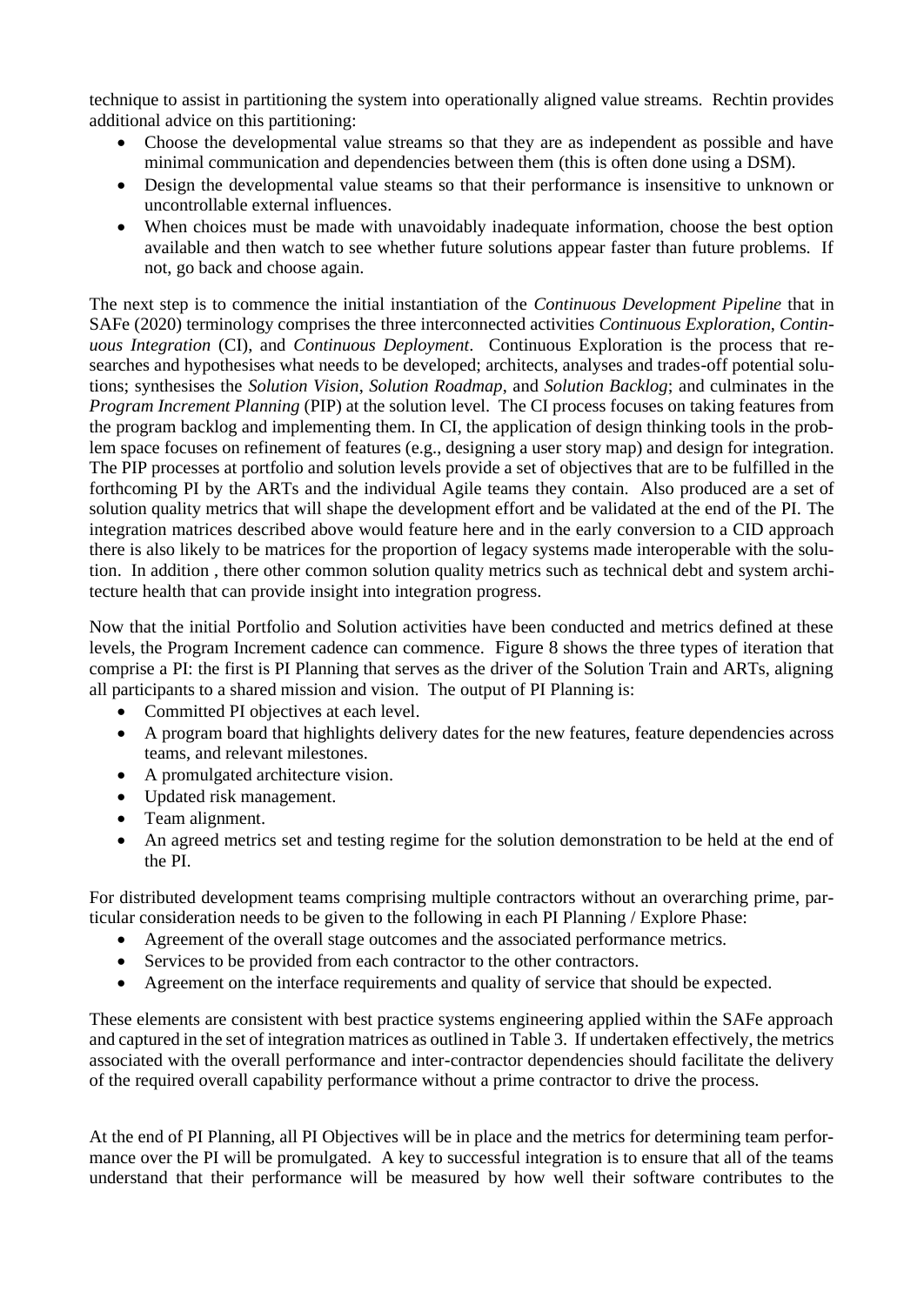organisational and program objectives such as integration as measured by the integration matrices and other integration metrics.



Figure 8. Integration planning and verification across Program Increments

<span id="page-15-0"></span>At the end of the planned number of *Development Iterations*, a solution demonstration will be held followed by a week-long *Innovation and Planning Iteration* (IPI) (SAFe (2020) terminology) that would include:

- A solution-level review workshop to assess performance against committed objectives and identify opportunities for improvement.
- Final integration of the solution, including verification and validation if releasing on the PI boundary.
- Final user acceptance testing and documentation.
- Work on technical infrastructure.
- Time for innovation and exploration.

During the IPI, all metrics would be enumerated and evaluated, and testing of system qualities would be undertaken to evaluate the Solution's compliance to non-functional requirements. At this time, the degree of integration achieved will be assessed through the performance of the Solution and from the solution integration matrices that will readily highlight integration issues. In addition, an assessment will be made as to whether the development effort has covered all the things that should have been done and, as such, evaluate the level of technical debt.

Finally, the IPI incorporates the Solution PI Planning for the subsequent PI after which the cycle begins again with a PI Planning Iteration for the ARTs and Agile Teams.

#### **Conclusion**

This paper has described a metrics framework to facilitate the integration of defence software that is to be produced using continuous iterative development approaches and contracted out to multiple independent vendors under independent contracts. The metrics framework comprises the domain of concern, in this case CID software, underpinning software measurement theory and concepts, a methodology for software metrics design, and selected tools and techniques. The framework draws on standards and professional society guidebooks as well as the academic literature and aims to integrate with contemporary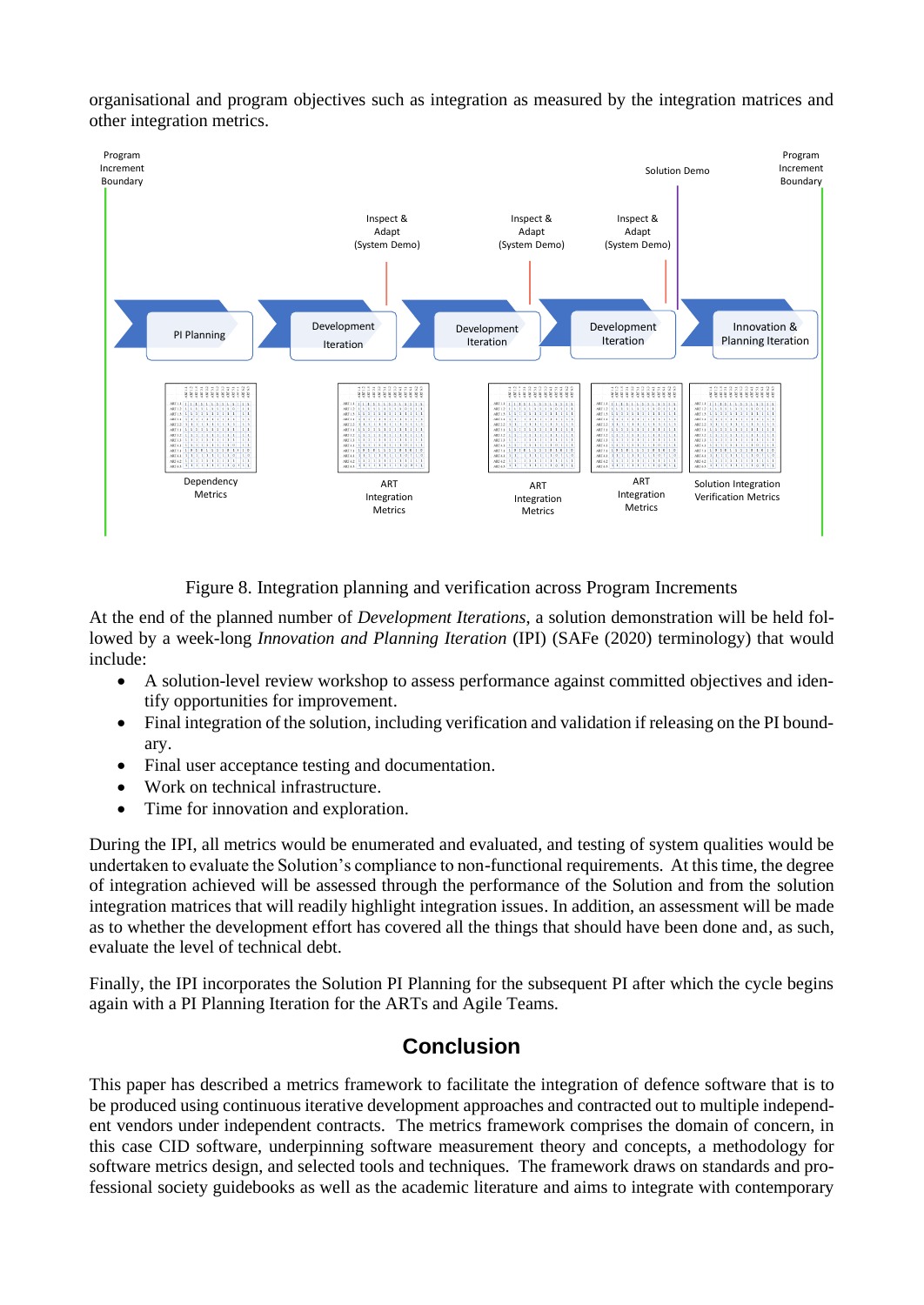practices. Design for CID SIS integration is dependent on an appropriate architectural design, a suitable set of metrics to monitor and predict integration outcomes and to drive control action, and a shared culture that recognises that success is only achieved when the stakeholders at the highest level are satisfied. Fortunately, CID approaches are inherently more responsive to integration concerns because full builds of the software occur regularly. It is our belief that with the addition of a thoughtful set of integration metrics, the contractor group and the acquirers will be able to monitor integration matters and achieve better integration outcomes. The utility of the framework is to be evaluated through experimentation in the near future.

#### **References**

- Basili, V.R., Caldiera, G. and Rombach, H.D., 1994. "The Goal Question Metric Approach", in *Encyclopedia of Software Engineering*. Wiley.
- Basili, V.R., and Rombach,H.D.,1988 "The TAME Project: Towards Improvement-Oriented Software Environment." *IEEE Transactions on Software Engineering,* Vol 14, No 6.
- Browning T.R., 2001. "Applying the Design Structure Matrix to system decomposition and integration problems: a review and new directions." *IEEE Transactions on Engineering Management*, Vol 48, No 3.
- Bush, M.E. and Fenton, N.E., 1990. "Software measurement: a conceptual framework." *Journal of Systems and Software*, 12(3), pp.223-231.
- Carson R.S., Frenz P.J., and O.Donnell E., 2015. Project Manager's Guide to Systems Engineering Measurement (No. INCOSE-TP-2015-001-01), INCOSE.
- Cook S.C., 2020. A *metrics framework for disaggregated software development*. SHOAL-REPORT-371- 2020-J825, V1.2 20 Oct 2020, Shoal Group Pty Ltd.
- DoDI 2020. *DoD Instructions 5000.02 Operation of the Adaptive Acquisition Framework*, January 23, 2020).
- DSB, 2018. *Design and Acquisition of Software for Defense Systems, Defense Science Board (DSB) Task Force on Design and Acquisition of Software for Defense Systems.* (2018, February). Retrieved from: [https://dsb.cto.mil/reports/2010s/DSB\\_SWA\\_Report\\_FINALdelivered2-21-2018.pdf](https://dsb.cto.mil/reports/2010s/DSB_SWA_Report_FINALdelivered2-21-2018.pdf)
- Finkelstein, L., 1982. "Theory and philosophy of measurement." In *Handbook of measurement science*, *1*, pp.1-30.
- Forsgren, N. and Kersten, M., 2018. "DevOps metrics." *Communications of the ACM*, 61(4), pp.44-48.
- Humphreys W.S., 1989. *Managing the Software Process*, Addison-Wesley.
- ISO/IEC/IEEE 15288:2015. Systems and software engineering System life cycle processes. ISO, IEC, IEEE.
- ISO/IEC/IEEE 15939:2007. Systems and software engineering Measurement process. ISO, IEC, IEEE.
- ISO/IEC/IEEE 24765:2010. Systems and software engineering Vocabulary. ISO, IEC, IEEE.
- ISO/IEC/IEEE 21839:2019. Systems and software engineering System of systems (SoS) considerations in life cycle stages of a system. ISO, IEC, IEEE.
- Jones, C.L., Golanz B., Draper, GT., Janusz, P., 2020. *Practical Software and Systems Measurement Continuous Iterative Development Measurement Framework*, Version 1.05 15 June 2020, PSM, NDIA & INCOSE.
- McQuade J.M., Murray R.M., Louie G., Medin M., Pahlka J., and Stephens T., 2019. *Software Is Never Done: Refactoring the Acquisition Code for Competitive Advantage*, Defense Innovation Board, Final Software Acquisition and Practices (SWAP) Report. [https://media.de](https://media.defense.gov/2019/Apr/30/2002124828/-1/-1/0/SOFTWAREISNEVERDONE_REFACTORINGTHEACQUISITIONCODEFORCOMPETITIVEADVANTAGE_FINAL.SWAP.REPORT.PDF)[fense.gov/2019/Apr/30/2002124828/-1/-](https://media.defense.gov/2019/Apr/30/2002124828/-1/-1/0/SOFTWAREISNEVERDONE_REFACTORINGTHEACQUISITIONCODEFORCOMPETITIVEADVANTAGE_FINAL.SWAP.REPORT.PDF) [1/0/SOFTWAREISNEVERDONE\\_REFACTORINGTHEACQUISITIONCODEFORCOMPET](https://media.defense.gov/2019/Apr/30/2002124828/-1/-1/0/SOFTWAREISNEVERDONE_REFACTORINGTHEACQUISITIONCODEFORCOMPETITIVEADVANTAGE_FINAL.SWAP.REPORT.PDF) [ITIVEADVANTAGE\\_FINAL.SWAP.REPORT.PDF](https://media.defense.gov/2019/Apr/30/2002124828/-1/-1/0/SOFTWAREISNEVERDONE_REFACTORINGTHEACQUISITIONCODEFORCOMPETITIVEADVANTAGE_FINAL.SWAP.REPORT.PDF)
- Miller C., Carson R.S., Fowler D.J., Gantzler D.J. and Roedler G., 2010. *INCOSE Systems Engineering Measurement Primer v2.0* (No. INCOSE-TP-2010-005-02), INCOSE.